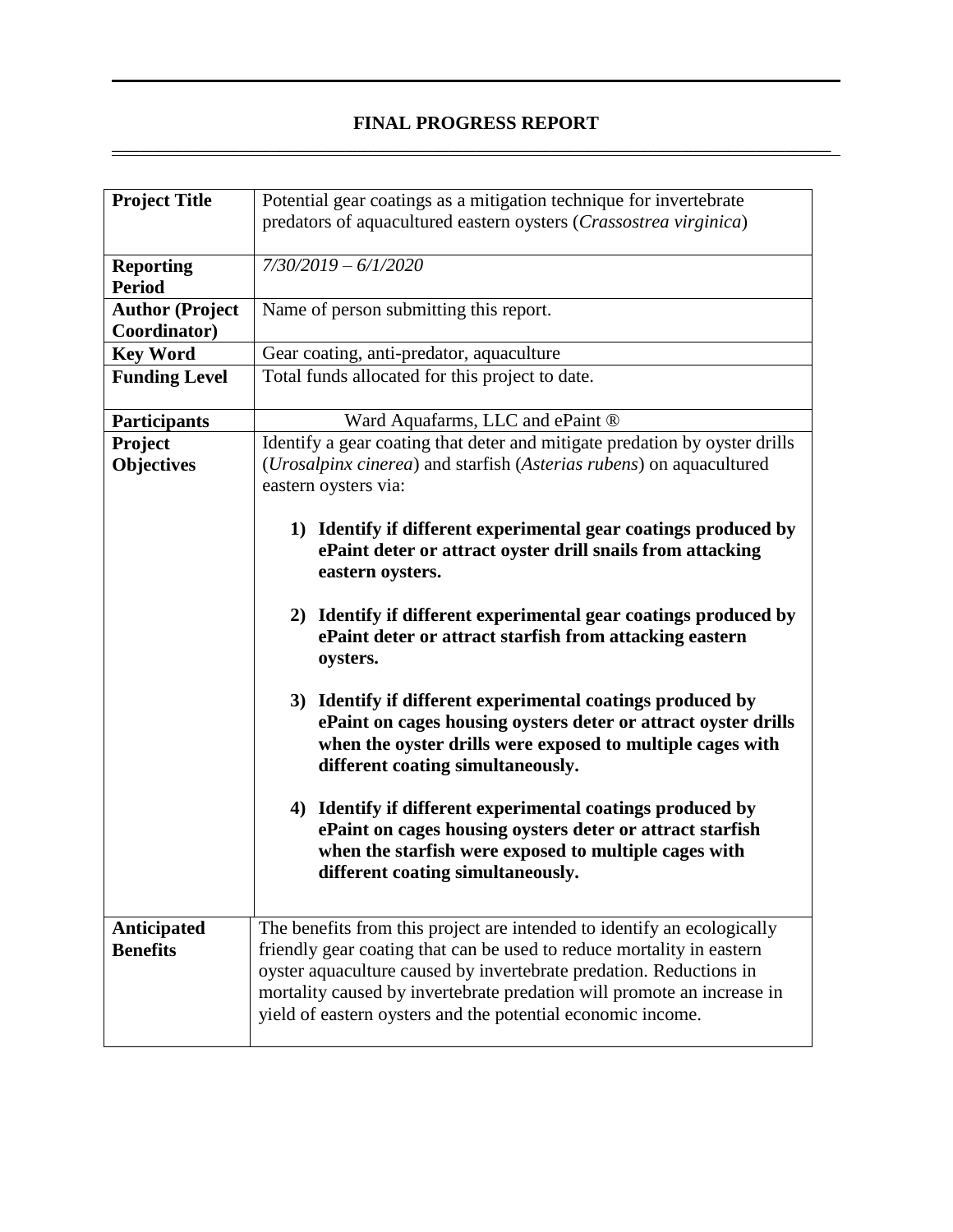# **Project Progress** *Methods*

**1) Identify if different experimental gear coatings produced by ePaint deter or attract oyster drill snails from attacking eastern oysters.** 

This objective was investigated using two different experimental phases. Phase I used replicate 4 liter mesocosms filled with seawater which were equipped with air stones to provide oxygenation for the duration of each 24 hour trial. All trials were maintained at water temperature of approximately  $20^{\circ}$ C. Once the 4 liter buckets were filled, a cage with an ID number identifying the coating applied was added to each mesocosm (Figure 1).



Figure 1. 20 liter and 4 liter mesocosms used during oyster drill snail and starfish predation trials in objectives 1 and 2.

Note; all gear coatings reciprocating to coating ID numbers were known only by the individual(s) who applied the coating which allowed the individual(s) conducting the mesocosm manipulation to not have bias towards a result for a specific coating. The cage was then filled with approximately 200 ml of year two oysters ranging from 1-2" in shell height and 10 oyster drill snails. After 24 hours the number of snails on each cage and the oysters held within the cage were counted for each mesocosm. Once snail counts were performed, new snails and oysters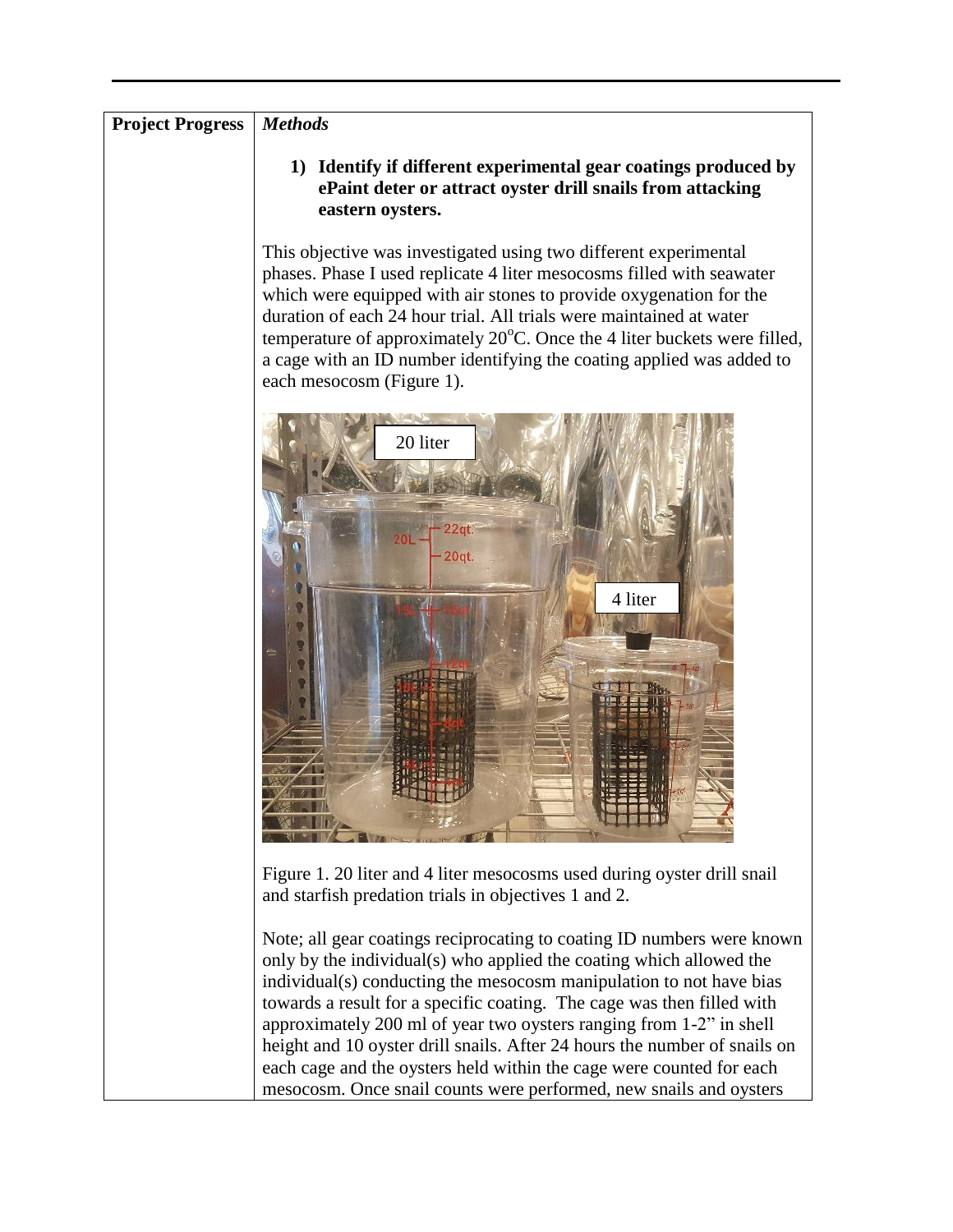were placed in each mesocosm. During the experimental trials using the 4 liter mesocosms, six different experimental coatings in were tested in conjunction with a "blind" control coating. Triplicates of each coating and control were tested using three experimental 24 hour trials. A second round of mesocsosm manipulations using 20 liter mesocosms (Figure 1) was then conducted to test nine new gear coatings developed by ePaint. 10 oyster drill snails and 200 ml of oysters from the same population used in 4 liter mesocosms experiment were introduced to each mesocosm. Counts of snails on each cage and the oysters held within the cage were counted for each mesocosm after 24 hours. Once snail counts were performed, new snails and oysters were placed in each mesocosm. Nine different gear coatings were tested in triplicate during the 20 liter mesocosm experiment.

# **2) Identify if different experimental gear coatings produced by ePaint deter or attract starfish from attacking eastern oysters.**

20 liter mesocosms were used to test ten different experimental gear coatings developed by ePaint for their ability to deter or attract starfish predation on eastern oysters. The mesocosms and cages held within were of the same design as those used in objective one. Additionally, all ten gear coatings were those which were tested in objective one in 20 liter trials. Each cage that was place in the 20 liter mesocosms was filled 200 ml of 1-2" oysters from the same population used in the 20 liter trials in objective one. One starfish was then placed in each mesocosm. After 24 hours, whether the starfish was on or touching the cage housing the oysters was documented. After each 24 hour trial, new oysters were placed in the cages and the starfish were place back at the bottom of the mesocosm.

# **3) Identify if different experimental coatings produced by ePaint on cages housing oysters deter or attract oyster drills when the oyster drills were exposed to multiple cages with different coating simultaneously.**

A 200 liter raceway tank was used to test if oyster drill snails were more attracted or deterred by different gear coatings when presented with cages with different coatings housing oysters. The 200 liter raceway tank was provided with two water pumps to provide flow and two separate air stones to provide aeration at either end of the tank. The tank was held at  $20^{\circ}$ C for the duration of the experiment. Prior to placement of cages, oysters, and oyster drills, the raceway tank was separated into three sections (Figure 2).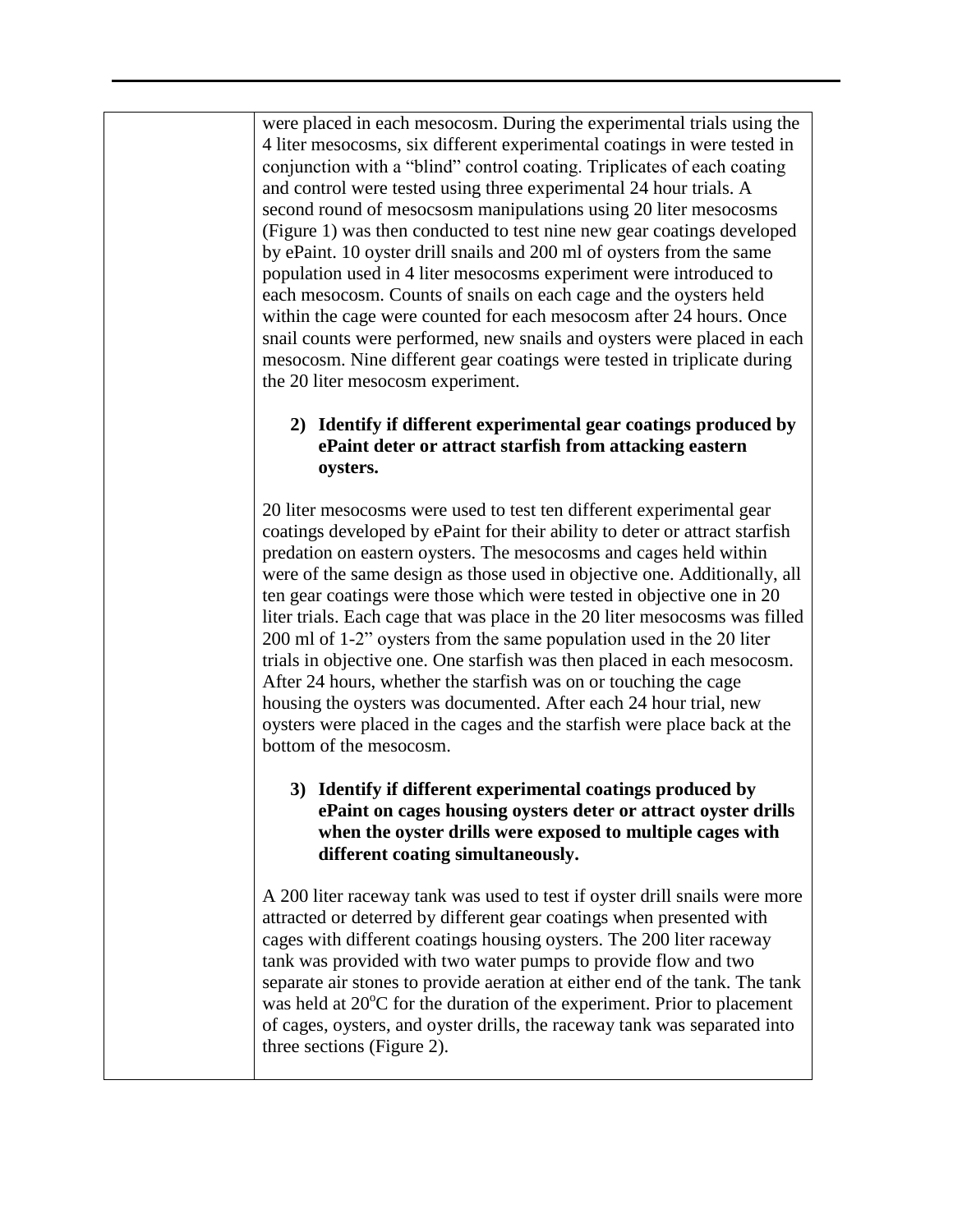

Figure 2. 200 liter raceway tank separated into three oyster drill snail choice trial replicates.

In each section 10 randomly selected cages with different gear coatings were placed equidistant from each other in a circular pattern (Figure 2). Each cage was then filled with 200 ml of 1-2" year two oysters. Within the center of the circle of cages, 50 oyster drill snails were placed. After 24 hours of exposure to the oyster drills, the number of drills on the cages and the oysters within the cages were tallied. All snails were removed from the cages and oysters and placed back in the center of the cage circle. Measurements were taken every 24 hours for four treatments.

#### **4) Identify if different experimental coatings produced by ePaint on cages housing oysters deter or attract starfish when the starfish were exposed to multiple cages with different coating simultaneously.**

The same 200 liter raceway tank divided into three sections as used in objective three was used in objective four to test the if starfish were more attracted or deterred by different gear coatings when presented with cages housing oysters. The 200 liter raceway tank was again provided with two water pumps to provide flow and two separate air stones to provide aeration at either end of the tank and held at  $20^{\circ}$ C for the duration of the experiment. Prior to placement of cages, oysters, and oyster drills, the raceway tank was separated into three sections. In each section, 10 randomly selected cages with different gear coatings were placed equidistant from each other in a circular pattern. Each cage was then filled with 200 ml of 1-2" year two oysters. Within the center of the circle of cages, four 6" starfish were placed (Figure 3).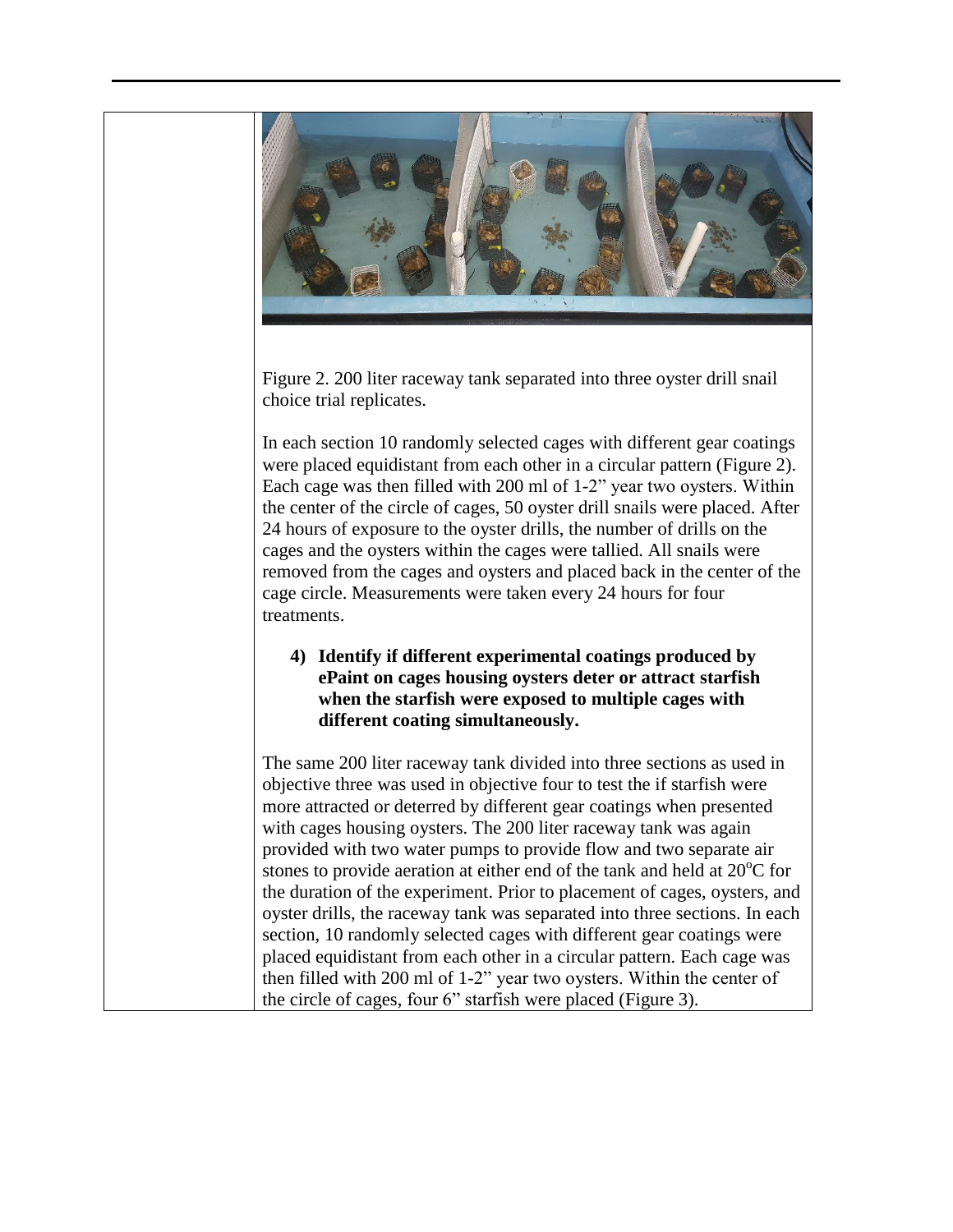

Figure 3. One of three partitions in the 200 liter raceway tank for the starfish choice experiments.

After 24 hours of exposure of cages housing oysters to the starfish, the number of starfish touching the cage, on the cage and on the oysters within the cage were tallied. All starfish were the removed from the cages and oysters and placed back in the center of the cage circle. Measurements were taken every 24 hours for four treatments.

#### *Results*

# **1) Identify if different experimental gear coatings produced by ePaint deter or attract oyster drill snails from attacking eastern oysters.**

For the oyster drill snail trials conducted using 4 liter mesocosms, oyster drill prevalence (% of cages for each gear coating with at least one snail present on cage or oysters within cage) ranged from 33% for gear coated in Netminder to 92% for treatment bio-based resin (Figure 4). No gear coating treatment had an oyster drill prevalence significantly different from the prevalence of 75% observed in the control treatment (GLM-TukeyHSD, Chi-square, α=0.05, two-tailed, df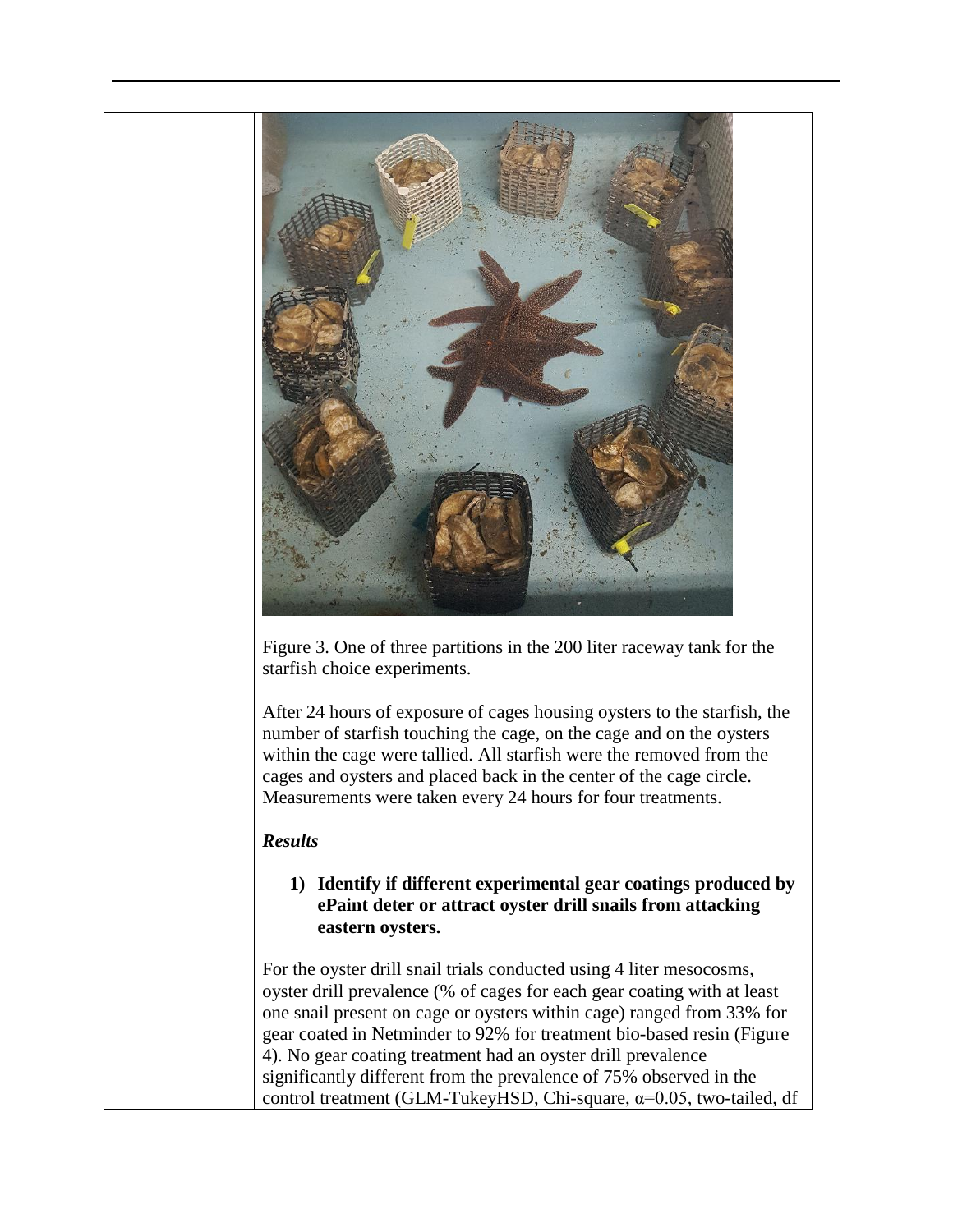$= 6$ , n =76, p > 0.05, Figure 4). However, the prevalence of 33% observed in gear coated with Netminder was significantly lower than the 92% prevalence observed in gear coated with bio-based resin (GLM Chi-square,  $α=0.05$ , two-tailed,  $df = 6$ ,  $n = 76$ ,  $p = 0.0105$ , Figure 4) and 83% prevalence observed in gear coated with eucalyptus oil (GLM Chisquare,  $\alpha$ =0.05, two-tailed, df = 6, n = 76, p = 0.0454, Figure 4). All snails and oysters died in trials with gear coated in pyrithione zinc.



Figure 4. Oyster drill snail prevalence (% of cages for each gear coating with at least one snail present on cage or oysters within cage) for each treatment in the 4 liter mesocosms used in objective 1.

Oyster drill snail abundance (average number of snails observed on a single cage) across all trials using 4 liter mesocosms ranged from 0.58 snails/cage  $(0 - 3$  snails per cage) for cages coated in Netminder to 2.67 snails/cage  $(0 - 7)$  snails per cage) for cages coated in bio-based resin (Figure 5).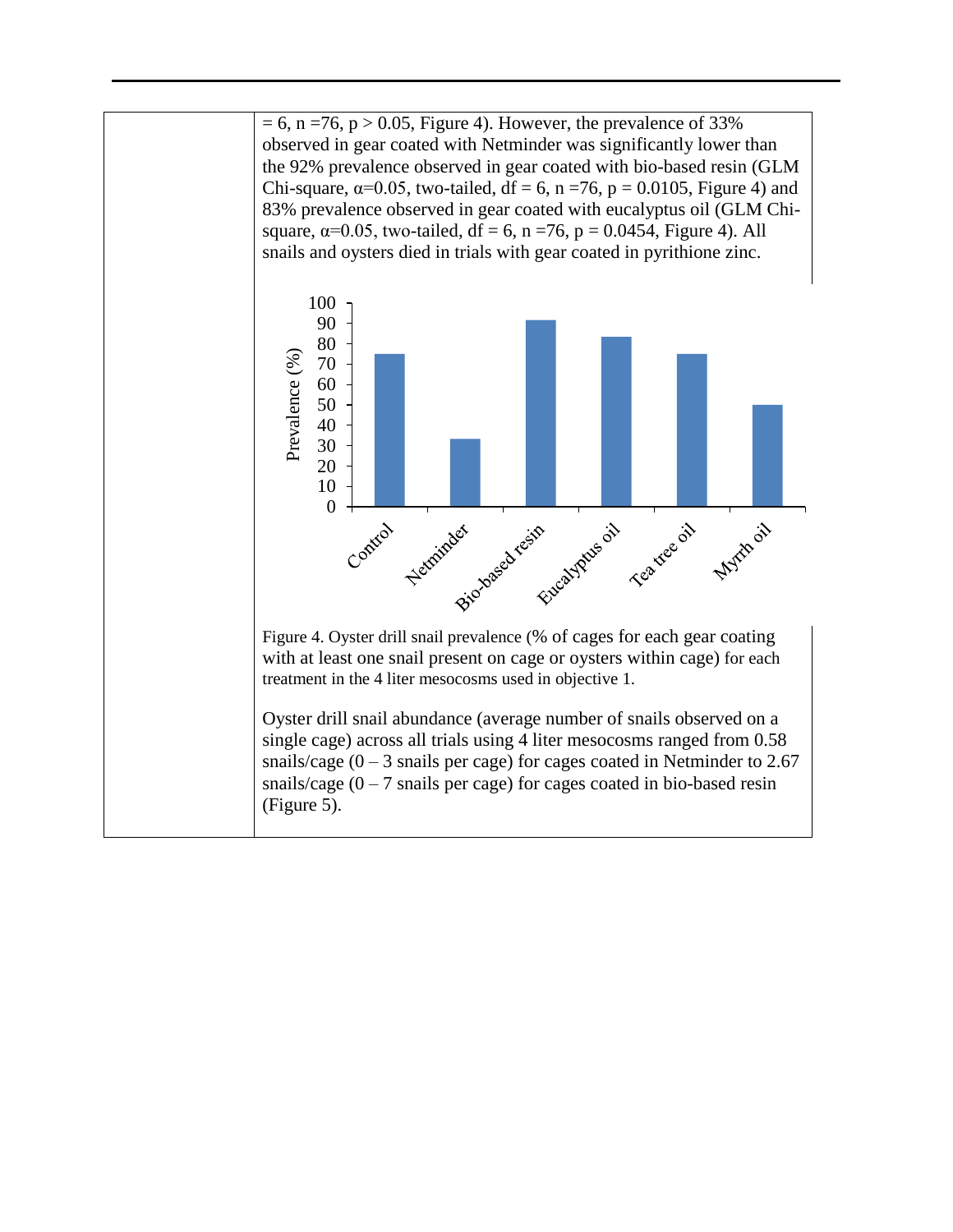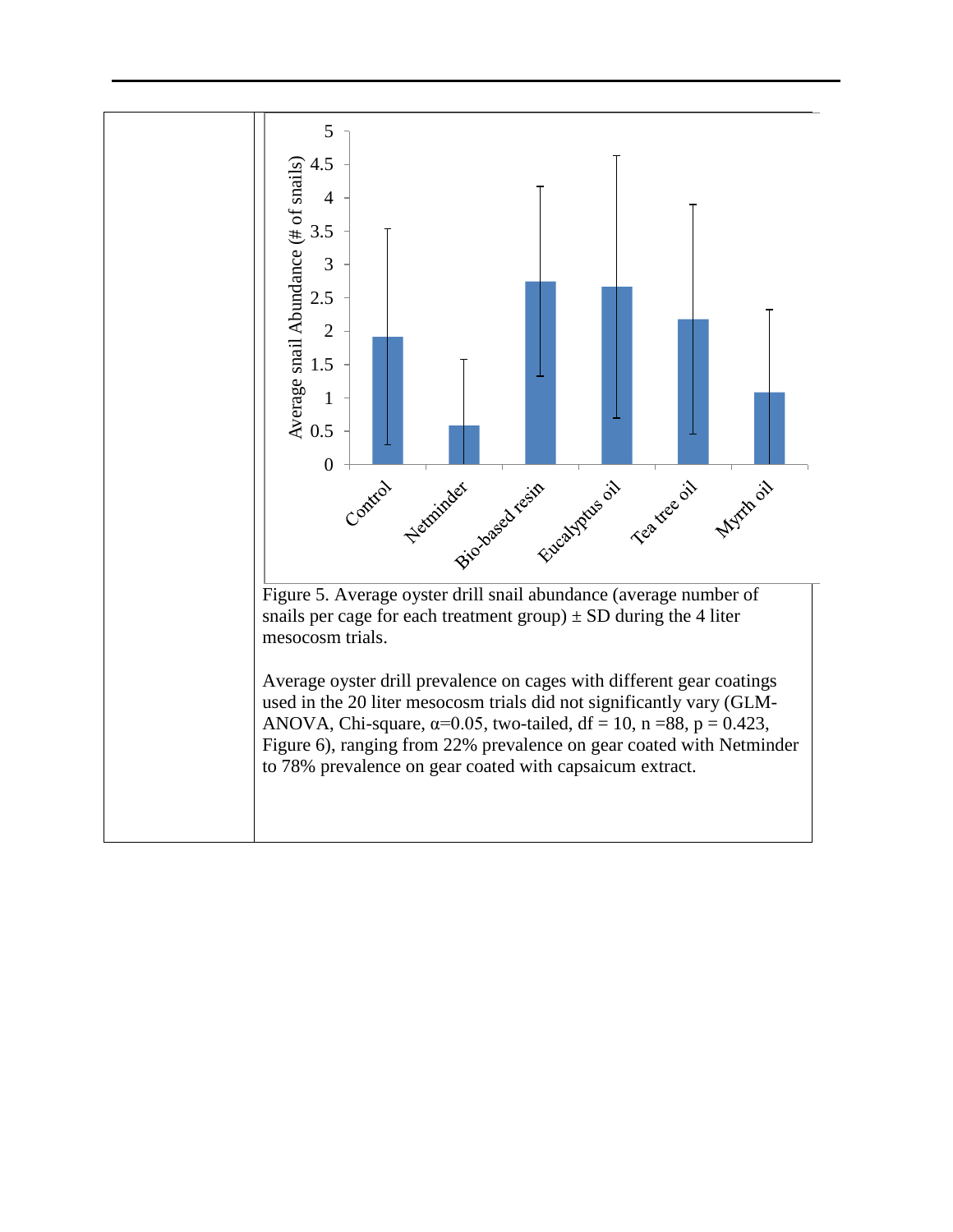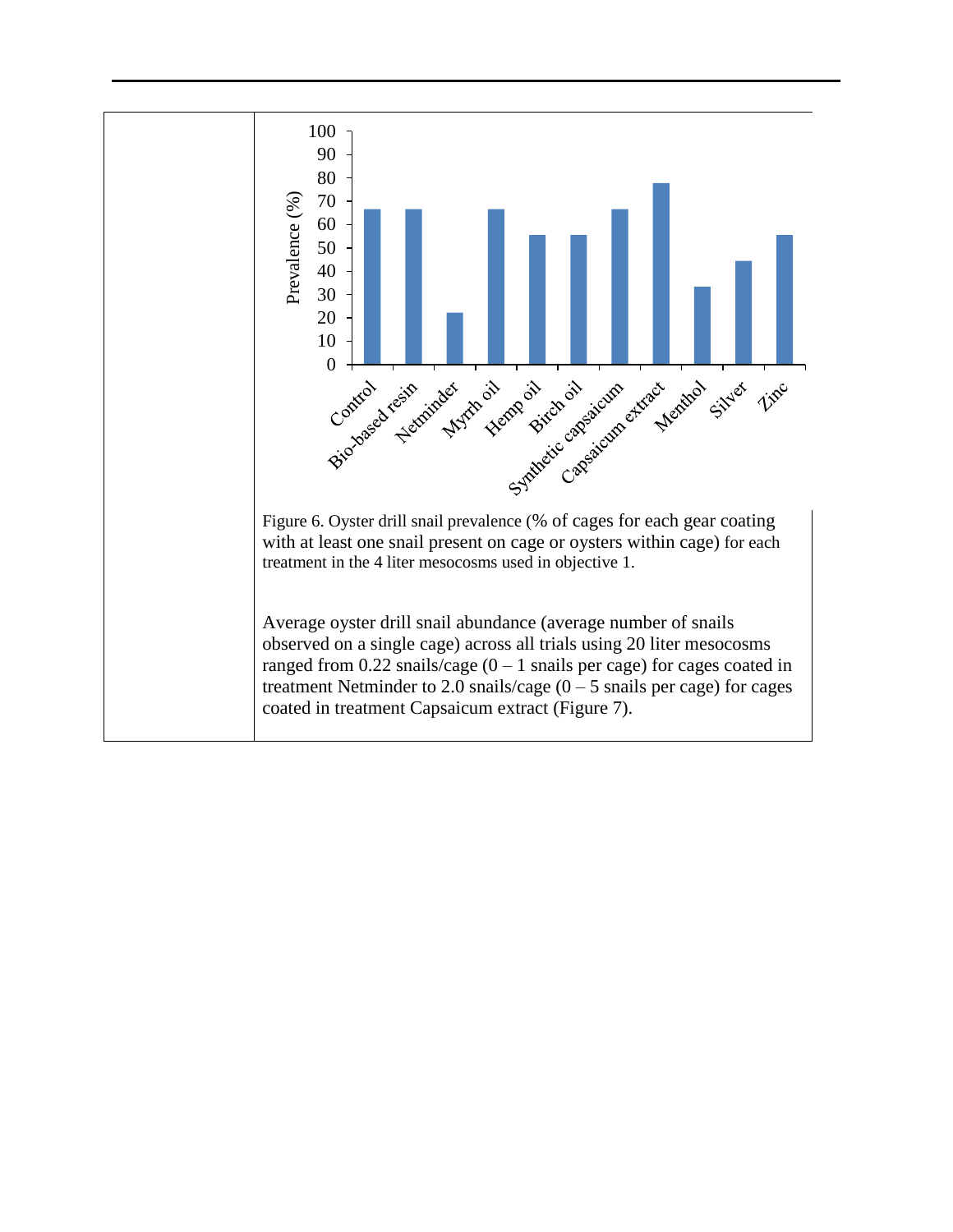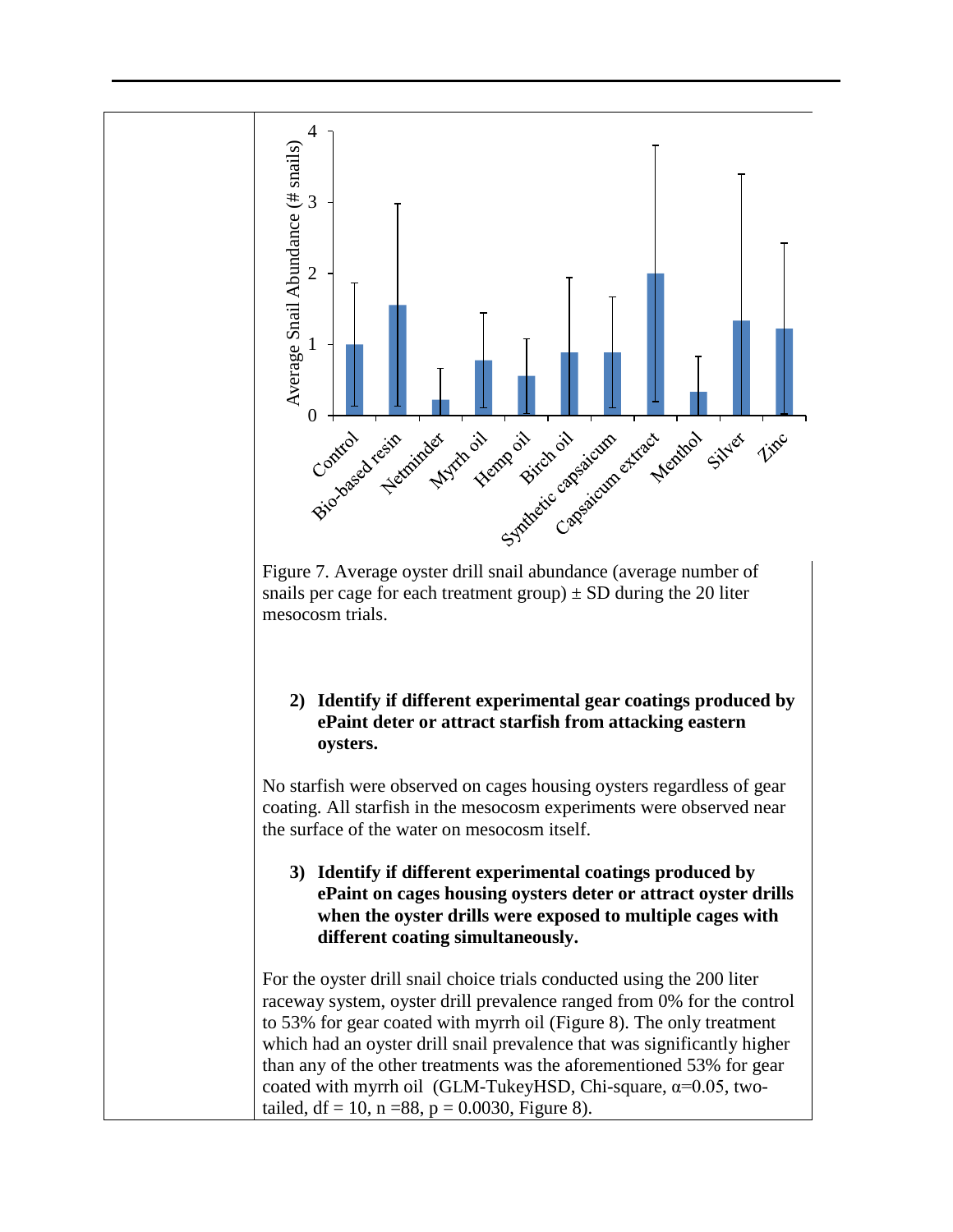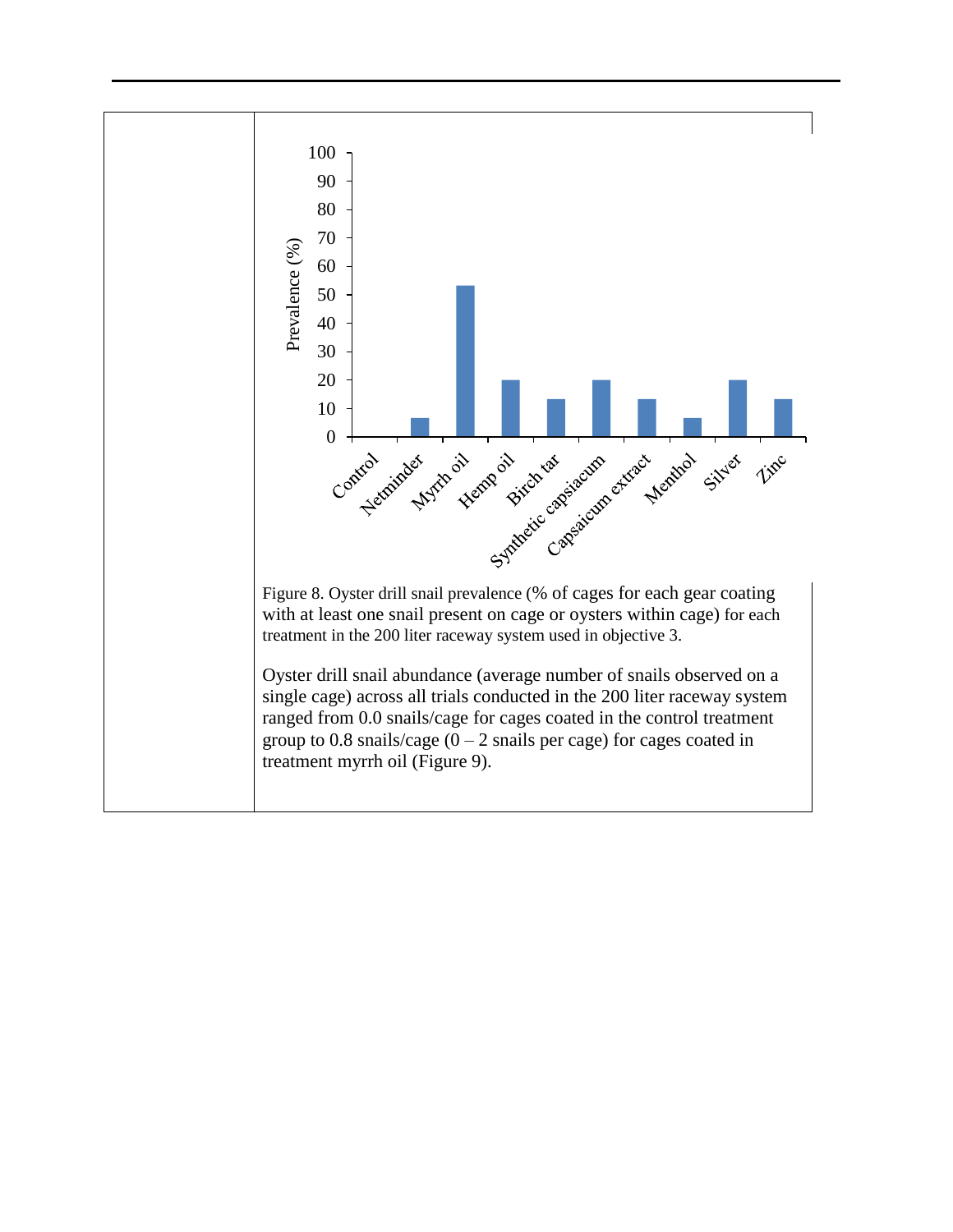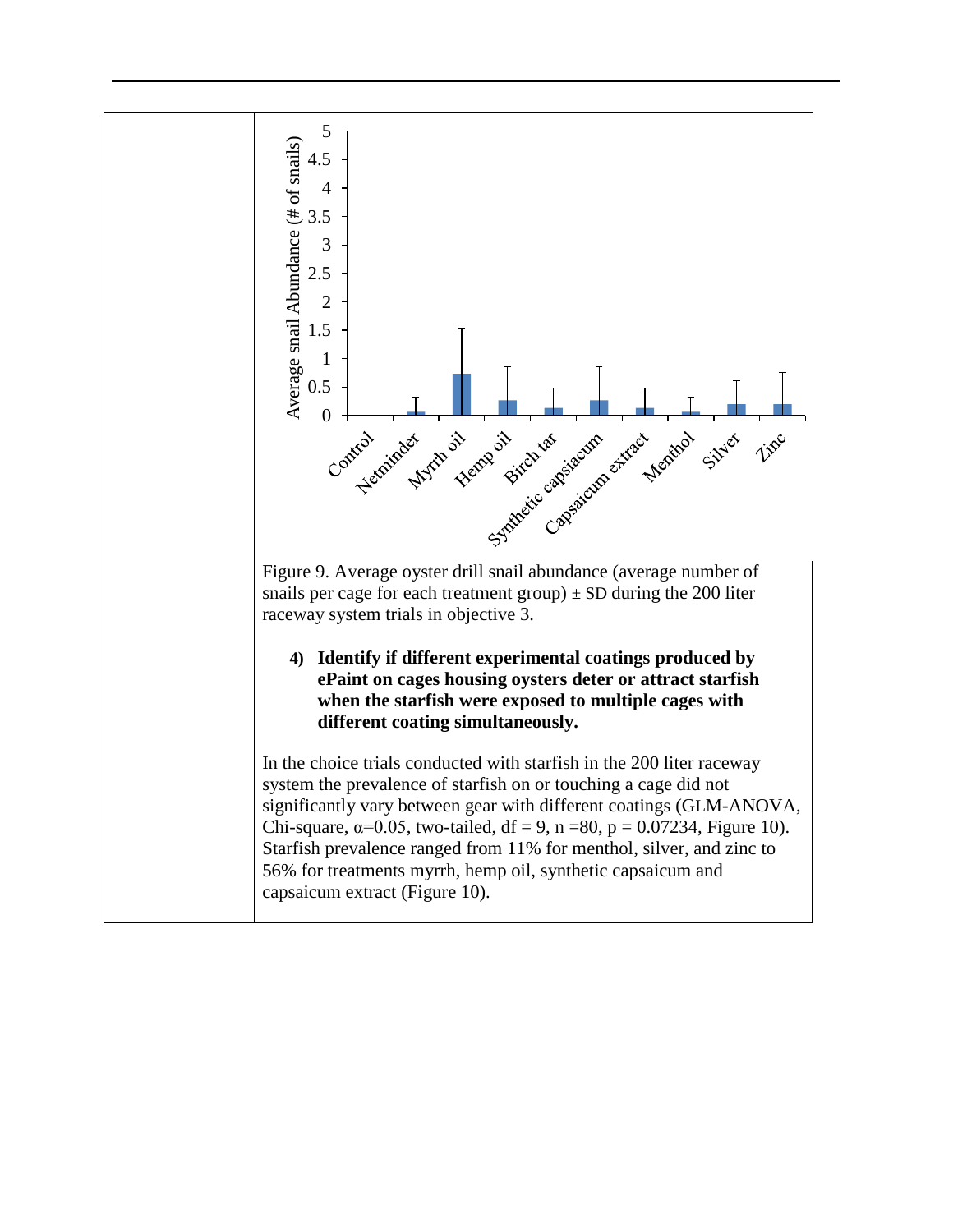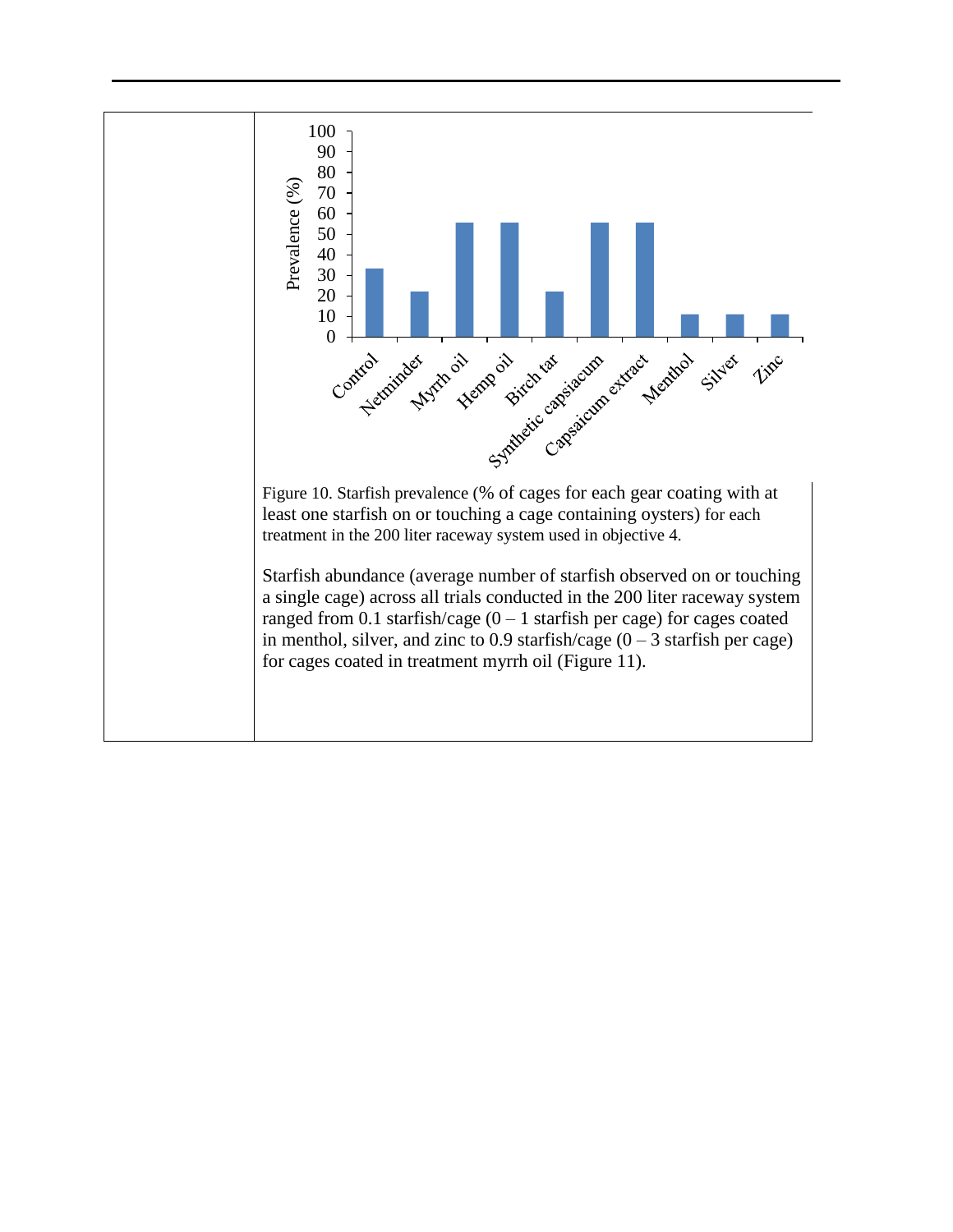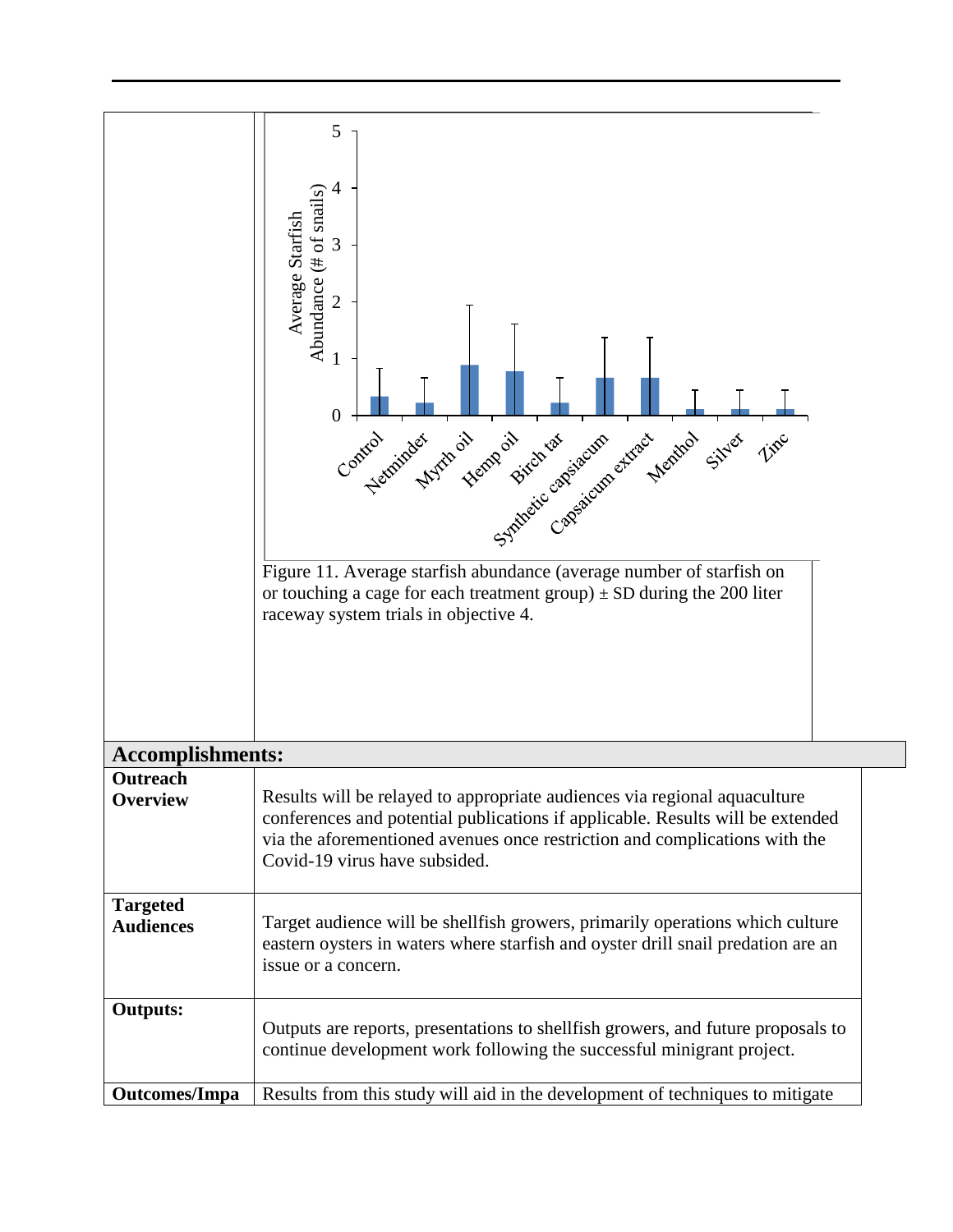| cts:                             | predation of starfish and oyster drill snails on cultured eastern oysters. Eastern<br>oysters are a sessile invertebrate, meaning they are immobile and unable to<br>move away from potential predators, such as starfish and oyster drill snails.<br>Although much of the gear used in oyster aquaculture keeps oysters from<br>being directly in the sediment, portions of the gear typically extend to the<br>sediment, such as legs on cages or rebar racks in intertidal aquaculture. With<br>oyster aquaculture gear extending to the sediment, organisms such as starfish<br>and oyster drills are able to climb to the location of shellfish, such as oysters,<br>housed in said gear. Since starfish and oyster drills typically have to come into<br>contact with gear prior to having access to forage on aquacultured oysters,<br>identify a gear coating that deters starfish and oyster drills will help decrease<br>oyster mortality and increase production. Results from this study illustrate<br>multiple coatings that could help in reducing predation by starfish and oyster<br>drills on eastern oysters housed in aquaculture gear.<br><b>Oyster drills:</b><br>When gear was coated with the 2016 Netminder formula, oyster drill<br>prevalence and abundance were significantly reduced compared to other<br>treatments. Application of Netminder on aquaculture gear which houses<br>eastern oysters in areas where oyster drill predation is common could help<br>increase oyster survival and the revenue of the operation.<br>Starfish:<br>Results from this study suggest that menthol, zinc and silver could be potential<br>options for reducing starfish predation on aquacultured eastern oysters.<br>Although the observed reduction in starfish prevalence on gear coated with<br>menthol, zinc and silver was not statistically significant, coating aquaculture<br>gear in menthol, zinc and silver could have a significant impact if applied to<br>gear on a commercial scale. |
|----------------------------------|------------------------------------------------------------------------------------------------------------------------------------------------------------------------------------------------------------------------------------------------------------------------------------------------------------------------------------------------------------------------------------------------------------------------------------------------------------------------------------------------------------------------------------------------------------------------------------------------------------------------------------------------------------------------------------------------------------------------------------------------------------------------------------------------------------------------------------------------------------------------------------------------------------------------------------------------------------------------------------------------------------------------------------------------------------------------------------------------------------------------------------------------------------------------------------------------------------------------------------------------------------------------------------------------------------------------------------------------------------------------------------------------------------------------------------------------------------------------------------------------------------------------------------------------------------------------------------------------------------------------------------------------------------------------------------------------------------------------------------------------------------------------------------------------------------------------------------------------------------------------------------------------------------------------------------------------------------------------------------------------------------------------|
| <b>Impacts</b><br><b>Summary</b> | <b>Relevance:</b> Issue – what was the problem?<br>1.                                                                                                                                                                                                                                                                                                                                                                                                                                                                                                                                                                                                                                                                                                                                                                                                                                                                                                                                                                                                                                                                                                                                                                                                                                                                                                                                                                                                                                                                                                                                                                                                                                                                                                                                                                                                                                                                                                                                                                  |
|                                  | Starfish and oyster drill snails are known predators of eastern oysters,<br>and can have serious economic impacts for oyster aquaculture<br>operations. Identify potential strategies to mitigate starfish and oyster<br>drill snail predation on eastern oysters could increase oyster survival,<br>which would increase yield and revenue.                                                                                                                                                                                                                                                                                                                                                                                                                                                                                                                                                                                                                                                                                                                                                                                                                                                                                                                                                                                                                                                                                                                                                                                                                                                                                                                                                                                                                                                                                                                                                                                                                                                                           |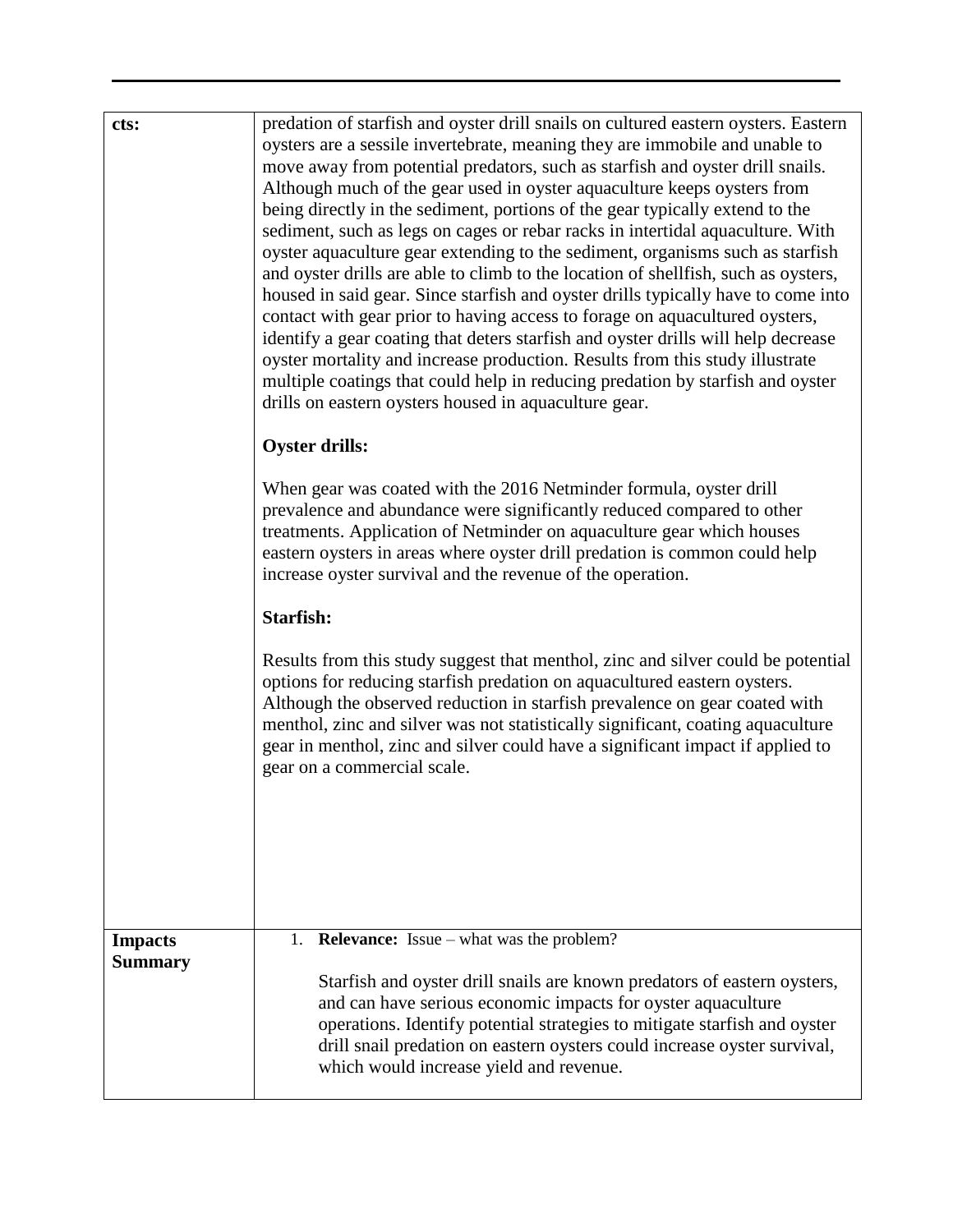|                         | <b>Response:</b> What was done?<br>2.                                                                                                                                                                                                                                                                                                                                                                 |
|-------------------------|-------------------------------------------------------------------------------------------------------------------------------------------------------------------------------------------------------------------------------------------------------------------------------------------------------------------------------------------------------------------------------------------------------|
|                         | Fifteen different experimental gear coatings on cages housing eastern<br>oysters were tested for their ability to deter starfish and oyster drill<br>snail predation.                                                                                                                                                                                                                                 |
|                         | 3. Results: How did your work make a difference (change in<br>knowledge, actions, or conditions) to the target audiences?                                                                                                                                                                                                                                                                             |
|                         | Results from this study indicate that Netminder could significantly<br>reduce oyster drill snail predation in eastern oyster aquaculture,<br>increasing survival and revenue. Additionally, results from the study<br>indicate that coating gear in menthol, zinc or silver could help deter<br>starfish predation on eastern oysters housed in gear coated with the<br>aforementioned gear coatings. |
|                         | 4. Recap: One-sentence summary                                                                                                                                                                                                                                                                                                                                                                        |
|                         | If applied to aquaculture gear on a commercial scale, several of the<br>experimental gear coatings tested in this study could significantly<br>reduce oyster drill snail and starfish predation on eastern oysters<br>increasing oyster survival and potential farm revenue.                                                                                                                          |
| <b>Publications</b>     | Follow the format to list publications in the following categories:                                                                                                                                                                                                                                                                                                                                   |
|                         | Presentations:                                                                                                                                                                                                                                                                                                                                                                                        |
|                         | Oral<br>$\circ$<br>Posters<br>$\circ$                                                                                                                                                                                                                                                                                                                                                                 |
|                         | Peer-reviewed:                                                                                                                                                                                                                                                                                                                                                                                        |
|                         | Print (journal, etc.)<br>$\circ$                                                                                                                                                                                                                                                                                                                                                                      |
|                         | Digital (websites, videos, etc.)<br>$\circ$                                                                                                                                                                                                                                                                                                                                                           |
|                         | Non-Peer-reviewed:                                                                                                                                                                                                                                                                                                                                                                                    |
|                         | <b>Extension factsheets</b><br>O<br>$\circ$ Popular articles                                                                                                                                                                                                                                                                                                                                          |
|                         |                                                                                                                                                                                                                                                                                                                                                                                                       |
|                         |                                                                                                                                                                                                                                                                                                                                                                                                       |
| <b>Students/Partici</b> | Provide the following information for every student that worked with you during the                                                                                                                                                                                                                                                                                                                   |
| pants:                  | reporting period:<br>Name:<br>$\bullet$                                                                                                                                                                                                                                                                                                                                                               |
|                         | Whether Degree was completed during the reporting period (name, yes/no):                                                                                                                                                                                                                                                                                                                              |
|                         | New or Continuing Student:                                                                                                                                                                                                                                                                                                                                                                            |
|                         | Capstone/Thesis Title (actual or anticipated):<br>Date of Graduation:                                                                                                                                                                                                                                                                                                                                 |
|                         |                                                                                                                                                                                                                                                                                                                                                                                                       |
|                         | Provide link to thesis/dissertation document:                                                                                                                                                                                                                                                                                                                                                         |
|                         |                                                                                                                                                                                                                                                                                                                                                                                                       |
|                         |                                                                                                                                                                                                                                                                                                                                                                                                       |